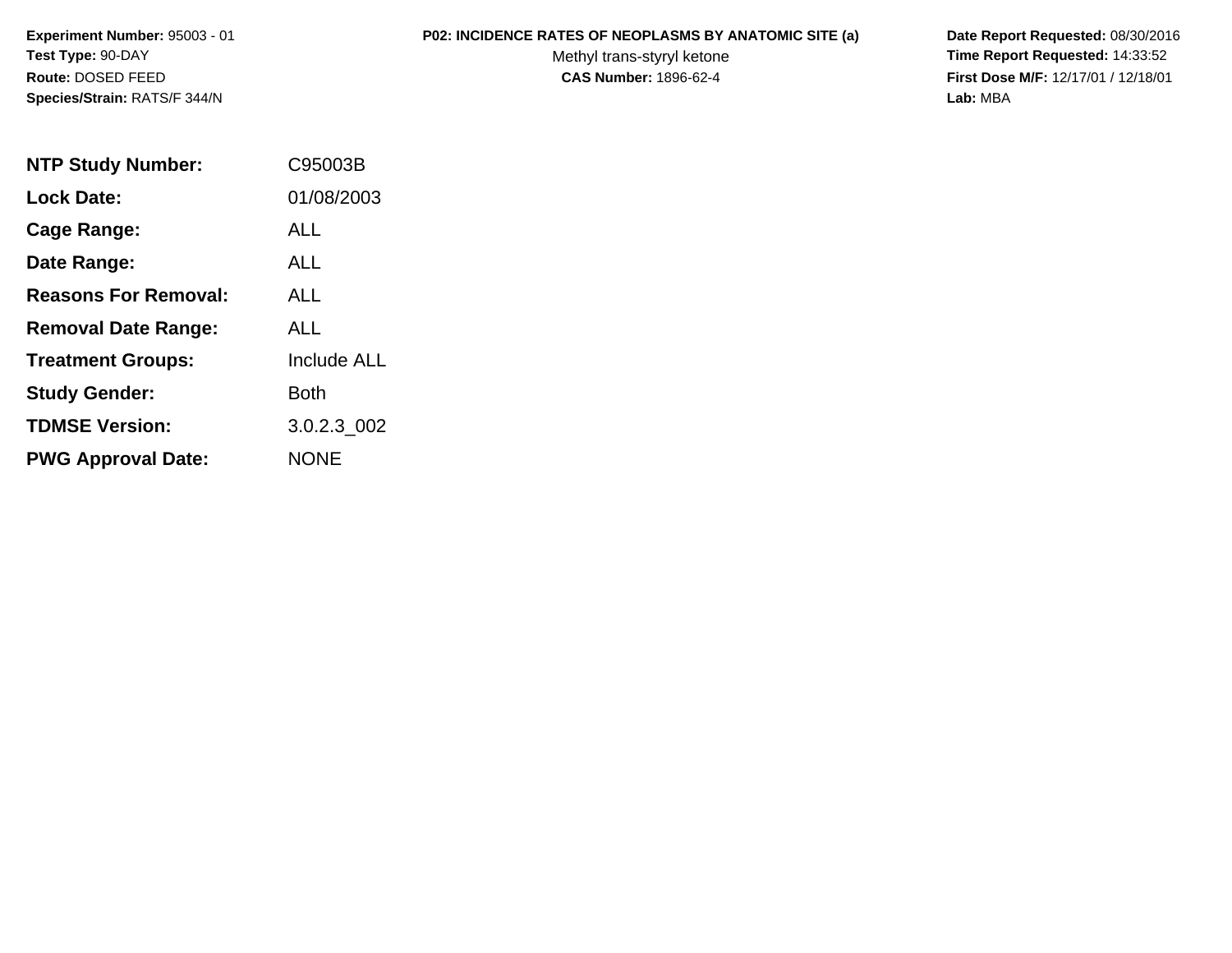### **P02: INCIDENCE RATES OF NEOPLASMS BY ANATOMIC SITE (a) Date Report Requested:** 08/30/2016

Methyl trans-styryl ketone<br>CAS Number: 1896-62-4

 **Time Report Requested:** 14:33:52 **First Dose M/F:** 12/17/01 / 12/18/01<br>Lab: MBA **Lab:** MBA

| <b>Disposition Summary</b><br><b>Animals Initially In Study</b><br>10<br>10<br>10<br>10<br>10<br>10<br><b>Scheduled Sacrifice</b><br><b>Early Deaths</b><br><b>Accidentally Killed</b><br><b>Survivors</b><br><b>Terminal Sacrifice</b><br>10<br>10<br>10<br>10<br>10<br>10<br><b>Animals Examined Microscopically</b><br>10<br>10<br>10<br>10<br>10<br>10<br><b>ALIMENTARY SYSTEM</b><br>Esophagus<br>(10)<br>(10)<br>(0)<br>(0)<br>(0)<br>(0)<br>Intestine Large, Cecum<br>(0)<br>(10)<br>(0)<br>(0)<br>(0)<br>(10)<br>Intestine Large, Colon<br>(10)<br>(0)<br>(0)<br>(0)<br>(0)<br>(10)<br>Intestine Large, Rectum<br>(10)<br>(0)<br>(0)<br>(0)<br>(0)<br>(10)<br>Intestine Small, Duodenum<br>(10)<br>(0)<br>(0)<br>(0)<br>(0)<br>(10)<br>Intestine Small, Ileum<br>(10)<br>(0)<br>(0)<br>(0)<br>(0)<br>(10)<br>Intestine Small, Jejunum<br>(10)<br>(0)<br>(0)<br>(0)<br>(0)<br>(10)<br>Liver<br>(10)<br>(0)<br>(0)<br>(0)<br>(0)<br>(10)<br>Pancreas<br>(10)<br>(0)<br>(0)<br>(0)<br>(0)<br>(10)<br>Salivary Glands<br>(10)<br>(0)<br>(0)<br>(0)<br>(10)<br>(0)<br>Stomach, Forestomach<br>(10)<br>(0)<br>(0)<br>(0)<br>(10)<br>(0)<br>Stomach, Glandular<br>(10)<br>(10)<br>(10)<br>(10)<br>(10)<br>(10)<br>Tongue<br>(10)<br>(0)<br>(0)<br>(0)<br>(0)<br>(10)<br><b>CARDIOVASCULAR SYSTEM</b><br><b>Blood Vessel</b><br>(10)<br>(0)<br>(0)<br>(0)<br>(0)<br>(10)<br>(0)<br>(10)<br>(0)<br>(0)<br>(0)<br>Heart<br>(10)<br><b>ENDOCRINE SYSTEM</b> | <b>FISCHER 344 RATS MALE</b> | <b>VEHICLE CONTROL</b> | 0.025% | 0.05% | 0.1% | 0.2% | 0.4% |
|----------------------------------------------------------------------------------------------------------------------------------------------------------------------------------------------------------------------------------------------------------------------------------------------------------------------------------------------------------------------------------------------------------------------------------------------------------------------------------------------------------------------------------------------------------------------------------------------------------------------------------------------------------------------------------------------------------------------------------------------------------------------------------------------------------------------------------------------------------------------------------------------------------------------------------------------------------------------------------------------------------------------------------------------------------------------------------------------------------------------------------------------------------------------------------------------------------------------------------------------------------------------------------------------------------------------------------------------------------------------------------------------------------------------------------------------------------|------------------------------|------------------------|--------|-------|------|------|------|
|                                                                                                                                                                                                                                                                                                                                                                                                                                                                                                                                                                                                                                                                                                                                                                                                                                                                                                                                                                                                                                                                                                                                                                                                                                                                                                                                                                                                                                                          |                              |                        |        |       |      |      |      |
|                                                                                                                                                                                                                                                                                                                                                                                                                                                                                                                                                                                                                                                                                                                                                                                                                                                                                                                                                                                                                                                                                                                                                                                                                                                                                                                                                                                                                                                          |                              |                        |        |       |      |      |      |
|                                                                                                                                                                                                                                                                                                                                                                                                                                                                                                                                                                                                                                                                                                                                                                                                                                                                                                                                                                                                                                                                                                                                                                                                                                                                                                                                                                                                                                                          |                              |                        |        |       |      |      |      |
|                                                                                                                                                                                                                                                                                                                                                                                                                                                                                                                                                                                                                                                                                                                                                                                                                                                                                                                                                                                                                                                                                                                                                                                                                                                                                                                                                                                                                                                          |                              |                        |        |       |      |      |      |
|                                                                                                                                                                                                                                                                                                                                                                                                                                                                                                                                                                                                                                                                                                                                                                                                                                                                                                                                                                                                                                                                                                                                                                                                                                                                                                                                                                                                                                                          |                              |                        |        |       |      |      |      |
|                                                                                                                                                                                                                                                                                                                                                                                                                                                                                                                                                                                                                                                                                                                                                                                                                                                                                                                                                                                                                                                                                                                                                                                                                                                                                                                                                                                                                                                          |                              |                        |        |       |      |      |      |
|                                                                                                                                                                                                                                                                                                                                                                                                                                                                                                                                                                                                                                                                                                                                                                                                                                                                                                                                                                                                                                                                                                                                                                                                                                                                                                                                                                                                                                                          |                              |                        |        |       |      |      |      |
|                                                                                                                                                                                                                                                                                                                                                                                                                                                                                                                                                                                                                                                                                                                                                                                                                                                                                                                                                                                                                                                                                                                                                                                                                                                                                                                                                                                                                                                          |                              |                        |        |       |      |      |      |
|                                                                                                                                                                                                                                                                                                                                                                                                                                                                                                                                                                                                                                                                                                                                                                                                                                                                                                                                                                                                                                                                                                                                                                                                                                                                                                                                                                                                                                                          |                              |                        |        |       |      |      |      |
|                                                                                                                                                                                                                                                                                                                                                                                                                                                                                                                                                                                                                                                                                                                                                                                                                                                                                                                                                                                                                                                                                                                                                                                                                                                                                                                                                                                                                                                          |                              |                        |        |       |      |      |      |
|                                                                                                                                                                                                                                                                                                                                                                                                                                                                                                                                                                                                                                                                                                                                                                                                                                                                                                                                                                                                                                                                                                                                                                                                                                                                                                                                                                                                                                                          |                              |                        |        |       |      |      |      |
|                                                                                                                                                                                                                                                                                                                                                                                                                                                                                                                                                                                                                                                                                                                                                                                                                                                                                                                                                                                                                                                                                                                                                                                                                                                                                                                                                                                                                                                          |                              |                        |        |       |      |      |      |
|                                                                                                                                                                                                                                                                                                                                                                                                                                                                                                                                                                                                                                                                                                                                                                                                                                                                                                                                                                                                                                                                                                                                                                                                                                                                                                                                                                                                                                                          |                              |                        |        |       |      |      |      |
|                                                                                                                                                                                                                                                                                                                                                                                                                                                                                                                                                                                                                                                                                                                                                                                                                                                                                                                                                                                                                                                                                                                                                                                                                                                                                                                                                                                                                                                          |                              |                        |        |       |      |      |      |
|                                                                                                                                                                                                                                                                                                                                                                                                                                                                                                                                                                                                                                                                                                                                                                                                                                                                                                                                                                                                                                                                                                                                                                                                                                                                                                                                                                                                                                                          |                              |                        |        |       |      |      |      |
|                                                                                                                                                                                                                                                                                                                                                                                                                                                                                                                                                                                                                                                                                                                                                                                                                                                                                                                                                                                                                                                                                                                                                                                                                                                                                                                                                                                                                                                          |                              |                        |        |       |      |      |      |
|                                                                                                                                                                                                                                                                                                                                                                                                                                                                                                                                                                                                                                                                                                                                                                                                                                                                                                                                                                                                                                                                                                                                                                                                                                                                                                                                                                                                                                                          |                              |                        |        |       |      |      |      |
|                                                                                                                                                                                                                                                                                                                                                                                                                                                                                                                                                                                                                                                                                                                                                                                                                                                                                                                                                                                                                                                                                                                                                                                                                                                                                                                                                                                                                                                          |                              |                        |        |       |      |      |      |
|                                                                                                                                                                                                                                                                                                                                                                                                                                                                                                                                                                                                                                                                                                                                                                                                                                                                                                                                                                                                                                                                                                                                                                                                                                                                                                                                                                                                                                                          |                              |                        |        |       |      |      |      |
|                                                                                                                                                                                                                                                                                                                                                                                                                                                                                                                                                                                                                                                                                                                                                                                                                                                                                                                                                                                                                                                                                                                                                                                                                                                                                                                                                                                                                                                          |                              |                        |        |       |      |      |      |
|                                                                                                                                                                                                                                                                                                                                                                                                                                                                                                                                                                                                                                                                                                                                                                                                                                                                                                                                                                                                                                                                                                                                                                                                                                                                                                                                                                                                                                                          |                              |                        |        |       |      |      |      |
|                                                                                                                                                                                                                                                                                                                                                                                                                                                                                                                                                                                                                                                                                                                                                                                                                                                                                                                                                                                                                                                                                                                                                                                                                                                                                                                                                                                                                                                          |                              |                        |        |       |      |      |      |
|                                                                                                                                                                                                                                                                                                                                                                                                                                                                                                                                                                                                                                                                                                                                                                                                                                                                                                                                                                                                                                                                                                                                                                                                                                                                                                                                                                                                                                                          |                              |                        |        |       |      |      |      |
|                                                                                                                                                                                                                                                                                                                                                                                                                                                                                                                                                                                                                                                                                                                                                                                                                                                                                                                                                                                                                                                                                                                                                                                                                                                                                                                                                                                                                                                          |                              |                        |        |       |      |      |      |
|                                                                                                                                                                                                                                                                                                                                                                                                                                                                                                                                                                                                                                                                                                                                                                                                                                                                                                                                                                                                                                                                                                                                                                                                                                                                                                                                                                                                                                                          |                              |                        |        |       |      |      |      |
|                                                                                                                                                                                                                                                                                                                                                                                                                                                                                                                                                                                                                                                                                                                                                                                                                                                                                                                                                                                                                                                                                                                                                                                                                                                                                                                                                                                                                                                          |                              |                        |        |       |      |      |      |
| <b>Adrenal Cortex</b><br>(10)<br>(10)<br>(0)<br>(0)<br>(0)<br>(0)                                                                                                                                                                                                                                                                                                                                                                                                                                                                                                                                                                                                                                                                                                                                                                                                                                                                                                                                                                                                                                                                                                                                                                                                                                                                                                                                                                                        |                              |                        |        |       |      |      |      |
| (10)<br>(0)<br>Adrenal Medulla<br>(0)<br>(0)<br>(0)<br>(10)                                                                                                                                                                                                                                                                                                                                                                                                                                                                                                                                                                                                                                                                                                                                                                                                                                                                                                                                                                                                                                                                                                                                                                                                                                                                                                                                                                                              |                              |                        |        |       |      |      |      |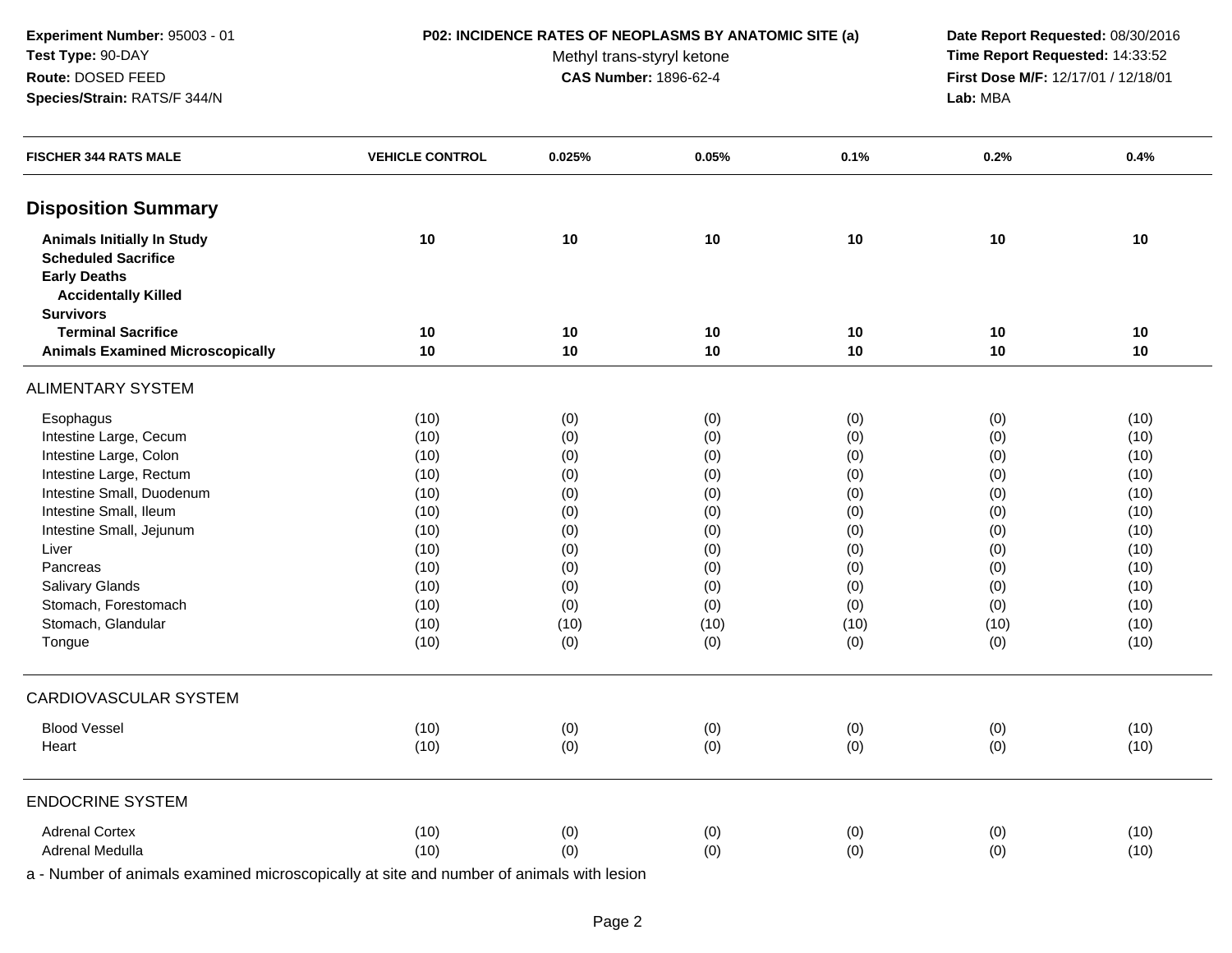| Experiment Number: 95003 - 01 | P02: INCIDENCE RATES OF NEOPLASMS BY ANATOMIC SITE (a) | Date Report Requested: 08/30/2016   |       |      |          |      |
|-------------------------------|--------------------------------------------------------|-------------------------------------|-------|------|----------|------|
| Test Type: 90-DAY             |                                                        | Time Report Requested: 14:33:52     |       |      |          |      |
| Route: DOSED FEED             |                                                        | First Dose M/F: 12/17/01 / 12/18/01 |       |      |          |      |
| Species/Strain: RATS/F 344/N  |                                                        |                                     |       |      | Lab: MBA |      |
| <b>FISCHER 344 RATS MALE</b>  | <b>VEHICLE CONTROL</b>                                 | 0.025%                              | 0.05% | 0.1% | 0.2%     | 0.4% |
| Islets, Pancreatic            | (10)                                                   | (0)                                 | (0)   | (0)  | (0)      | (10) |
| Parathyroid Gland             | (7)                                                    | (0)                                 | (0)   | (0)  | (0)      | (9)  |
| <b>Pituitary Gland</b>        | (10)                                                   | (0)                                 | (0)   | (0)  | (0)      | (10) |
| <b>Thyroid Gland</b>          | (10)                                                   | (0)                                 | (0)   | (0)  | (0)      | (10) |
| <b>GENERAL BODY SYSTEM</b>    |                                                        |                                     |       |      |          |      |
| None                          |                                                        |                                     |       |      |          |      |
| <b>GENITAL SYSTEM</b>         |                                                        |                                     |       |      |          |      |
| Epididymis                    | (10)                                                   | (0)                                 | (0)   | (0)  | (0)      | (10) |
| <b>Preputial Gland</b>        | (10)                                                   | (0)                                 | (0)   | (0)  | (0)      | (10) |
| Prostate                      | (10)                                                   | (0)                                 | (0)   | (0)  | (0)      | (10) |
| <b>Seminal Vesicle</b>        | (10)                                                   | (0)                                 | (0)   | (0)  | (0)      | (10) |
| <b>Testes</b>                 | (10)                                                   | (0)                                 | (0)   | (0)  | (0)      | (10) |
| <b>HEMATOPOIETIC SYSTEM</b>   |                                                        |                                     |       |      |          |      |
| <b>Bone Marrow</b>            | (10)                                                   | (0)                                 | (0)   | (0)  | (0)      | (10) |
| Lymph Node                    | (0)                                                    | (0)                                 | (3)   | (1)  | (0)      | (0)  |
| Lymph Node, Mesenteric        | (10)                                                   | (0)                                 | (0)   | (0)  | (0)      | (10) |
| Spleen                        | (10)                                                   | (0)                                 | (0)   | (0)  | (0)      | (10) |
| Thymus                        | (10)                                                   | (0)                                 | (0)   | (0)  | (0)      | (10) |
| <b>INTEGUMENTARY SYSTEM</b>   |                                                        |                                     |       |      |          |      |
| Skin                          | (10)                                                   | (0)                                 | (0)   | (0)  | (0)      | (10) |
| MUSCULOSKELETAL SYSTEM        |                                                        |                                     |       |      |          |      |
| Bone                          | (10)                                                   | (0)                                 | (0)   | (0)  | (0)      | (10) |
|                               |                                                        |                                     |       |      |          |      |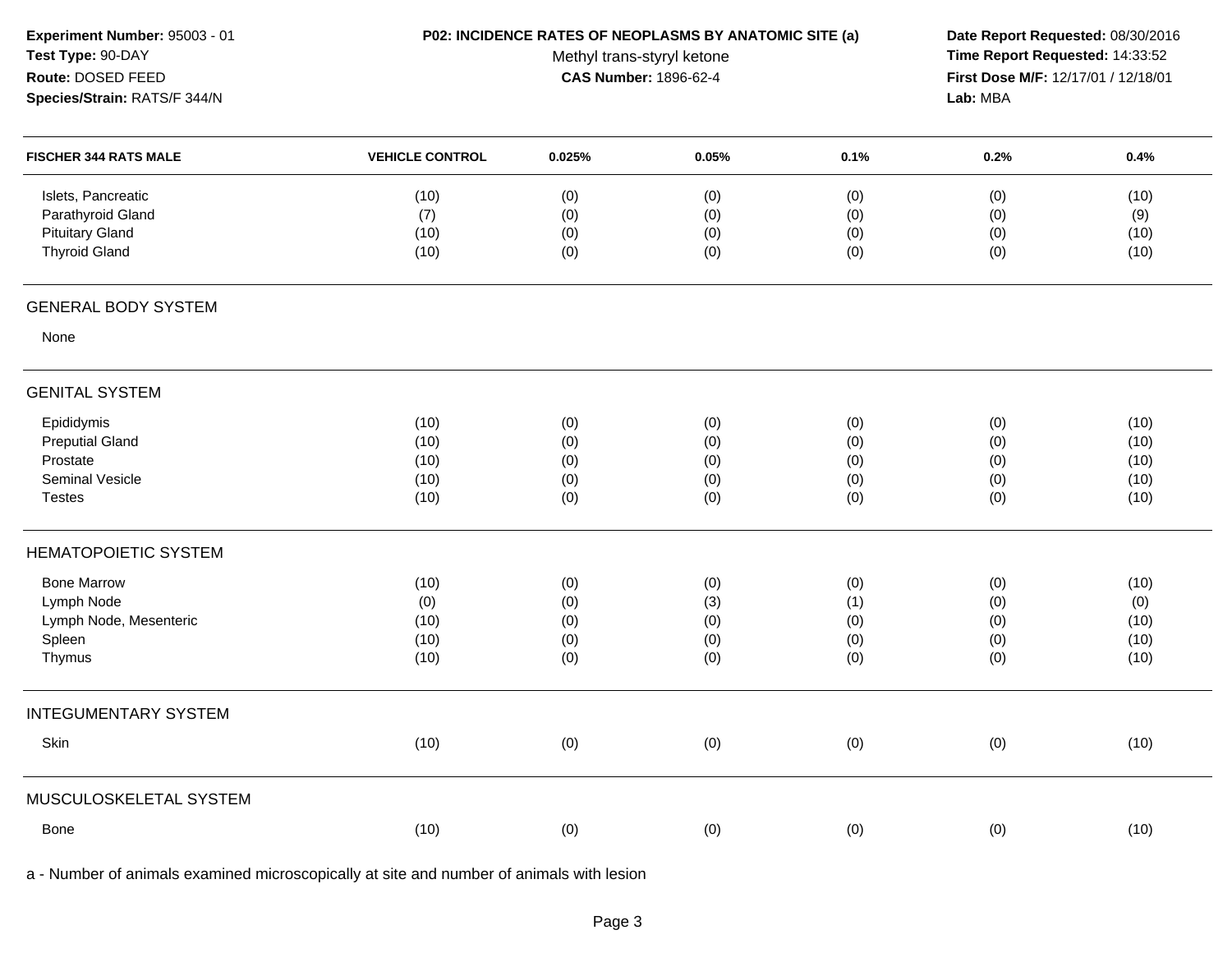| Experiment Number: 95003 - 01<br>Test Type: 90-DAY<br>Route: DOSED FEED<br>Species/Strain: RATS/F 344/N | P02: INCIDENCE RATES OF NEOPLASMS BY ANATOMIC SITE (a) | Date Report Requested: 08/30/2016<br>Time Report Requested: 14:33:52<br>First Dose M/F: 12/17/01 / 12/18/01<br>Lab: MBA |             |             |             |              |
|---------------------------------------------------------------------------------------------------------|--------------------------------------------------------|-------------------------------------------------------------------------------------------------------------------------|-------------|-------------|-------------|--------------|
| <b>FISCHER 344 RATS MALE</b>                                                                            | <b>VEHICLE CONTROL</b>                                 | 0.025%                                                                                                                  | 0.05%       | 0.1%        | 0.2%        | 0.4%         |
| <b>NERVOUS SYSTEM</b>                                                                                   |                                                        |                                                                                                                         |             |             |             |              |
| <b>Brain</b>                                                                                            | (10)                                                   | (0)                                                                                                                     | (0)         | (0)         | (0)         | (10)         |
| <b>RESPIRATORY SYSTEM</b>                                                                               |                                                        |                                                                                                                         |             |             |             |              |
| Lung                                                                                                    | (10)                                                   | (0)                                                                                                                     | (0)         | (0)         | (0)         | (10)         |
| Nose<br>Trachea                                                                                         | (10)<br>(10)                                           | (10)<br>(0)                                                                                                             | (10)<br>(0) | (10)<br>(0) | (10)<br>(0) | (10)<br>(10) |
| SPECIAL SENSES SYSTEM                                                                                   |                                                        |                                                                                                                         |             |             |             |              |
| Eye<br><b>Harderian Gland</b>                                                                           | (10)<br>(10)                                           | (0)<br>(0)                                                                                                              | (0)<br>(0)  | (0)<br>(0)  | (0)<br>(0)  | (10)<br>(10) |
|                                                                                                         |                                                        |                                                                                                                         |             |             |             |              |
| <b>URINARY SYSTEM</b>                                                                                   |                                                        |                                                                                                                         |             |             |             |              |
| Kidney<br><b>Urinary Bladder</b>                                                                        | (10)<br>(10)                                           | (10)<br>(0)                                                                                                             | (10)<br>(0) | (10)<br>(0) | (10)<br>(0) | (10)<br>(10) |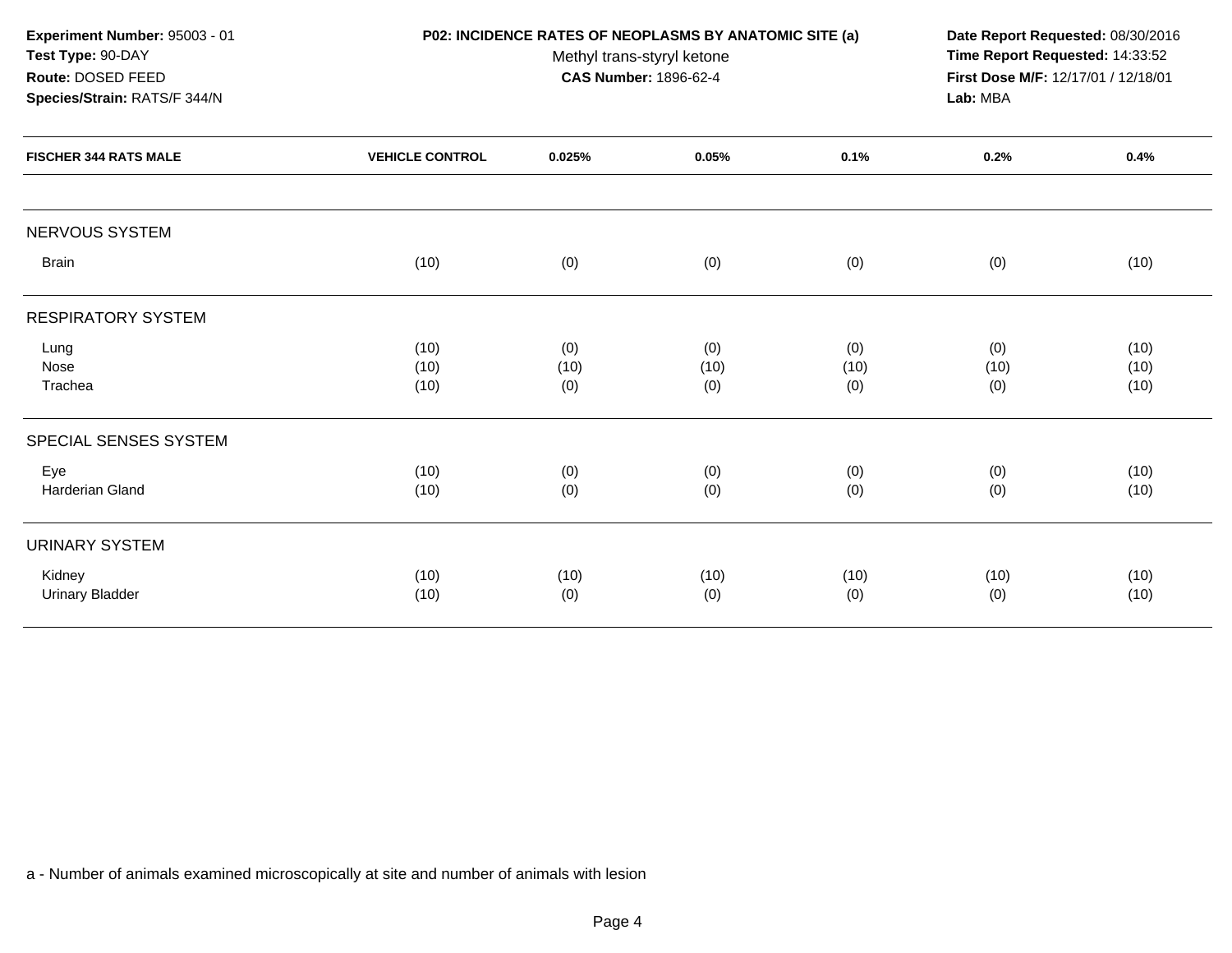### **P02: INCIDENCE RATES OF NEOPLASMS BY ANATOMIC SITE (a) Date Report Requested:** 08/30/2016

Methyl trans-styryl ketone<br>CAS Number: 1896-62-4

 **Time Report Requested:** 14:33:52 **First Dose M/F:** 12/17/01 / 12/18/01<br>Lab: MBA **Lab:** MBA

| <b>FISCHER 344 RATS MALE</b>            | <b>CONTROL SPECIAL</b> | 0.025% SPECIAL | 0.05% SPECIAL | 0.1% SPECIAL | 0.2% SPECIAL | 0.4% SPECIAL |
|-----------------------------------------|------------------------|----------------|---------------|--------------|--------------|--------------|
| <b>Disposition Summary</b>              |                        |                |               |              |              |              |
| <b>Animals Initially In Study</b>       | 10                     | 10             | 10            | 10           | 10           | 10           |
| <b>Scheduled Sacrifice</b>              | 10                     | 8              | 10            | 9            | 10           | 10           |
| <b>Early Deaths</b>                     |                        |                |               |              |              |              |
| <b>Accidentally Killed</b>              |                        | $\mathbf{2}$   |               | $\mathbf{1}$ |              |              |
| <b>Survivors</b>                        |                        |                |               |              |              |              |
| <b>Terminal Sacrifice</b>               |                        |                |               |              |              |              |
| <b>Animals Examined Microscopically</b> |                        |                |               |              |              |              |
| <b>ALIMENTARY SYSTEM</b>                |                        |                |               |              |              |              |
| Esophagus                               | (0)                    | (0)            | (0)           | (0)          | (0)          | (0)          |
| Intestine Large, Cecum                  | (0)                    | (0)            | (0)           | (0)          | (0)          | (0)          |
| Intestine Large, Colon                  | (0)                    | (0)            | (0)           | (0)          | (0)          | (0)          |
| Intestine Large, Rectum                 | (0)                    | (0)            | (0)           | (0)          | (0)          | (0)          |
| Intestine Small, Duodenum               | (0)                    | (0)            | (0)           | (0)          | (0)          | (0)          |
| Intestine Small, Ileum                  | (0)                    | (0)            | (0)           | (0)          | (0)          | (0)          |
| Intestine Small, Jejunum                | (0)                    | (0)            | (0)           | (0)          | (0)          | (0)          |
| Liver                                   | (0)                    | (0)            | (0)           | (0)          | (0)          | (0)          |
| Pancreas                                | (0)                    | (0)            | (0)           | (0)          | (0)          | (0)          |
| Salivary Glands                         | (0)                    | (0)            | (0)           | (0)          | (0)          | (0)          |
| Stomach, Forestomach                    | (0)                    | (0)            | (0)           | (0)          | (0)          | (0)          |
| Stomach, Glandular                      | (0)                    | (0)            | (0)           | (0)          | (0)          | (0)          |
| Tongue                                  | (0)                    | (0)            | (0)           | (0)          | (0)          | (0)          |
| <b>CARDIOVASCULAR SYSTEM</b>            |                        |                |               |              |              |              |
| <b>Blood Vessel</b>                     | (0)                    | (0)            | (0)           | (0)          | (0)          | (0)          |
| Heart                                   | (0)                    | (0)            | (0)           | (0)          | (0)          | (0)          |
| <b>ENDOCRINE SYSTEM</b>                 |                        |                |               |              |              |              |
|                                         |                        |                |               |              |              |              |
| <b>Adrenal Cortex</b>                   | (0)                    | (0)            | (0)           | (0)          | (0)          | (0)          |
| Adrenal Medulla                         | (0)                    | (0)            | (0)           | (0)          | (0)          | (0)          |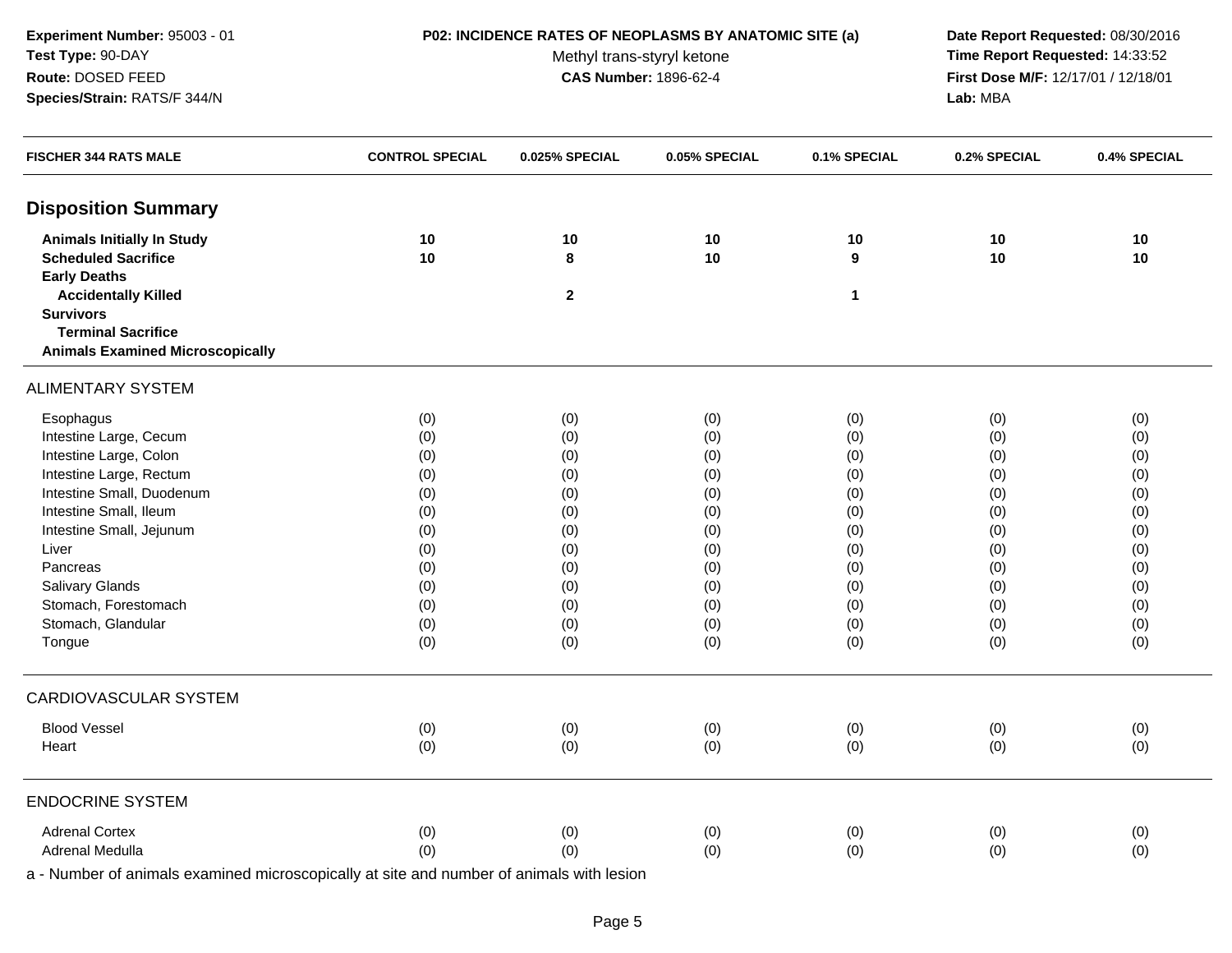| Experiment Number: 95003 - 01 |
|-------------------------------|
| Test Type: 90-DAY             |
| Route: DOSED FEED             |
| Species/Strain: RATS/F 344/N  |

## **P02: INCIDENCE RATES OF NEOPLASMS BY ANATOMIC SITE (a) Date Report Requested:** 08/30/2016

Methyl trans-styryl ketone<br>CAS Number: 1896-62-4

 **Time Report Requested:** 14:33:52 **First Dose M/F:** 12/17/01 / 12/18/01<br>Lab: MBA **Lab:** MBA

| <b>FISCHER 344 RATS MALE</b> | <b>CONTROL SPECIAL</b> | 0.025% SPECIAL | 0.05% SPECIAL | 0.1% SPECIAL | 0.2% SPECIAL | 0.4% SPECIAL |
|------------------------------|------------------------|----------------|---------------|--------------|--------------|--------------|
| Islets, Pancreatic           | (0)                    | (0)            | (0)           | (0)          | (0)          | (0)          |
| Parathyroid Gland            | (0)                    | (0)            | (0)           | (0)          | (0)          | (0)          |
| <b>Pituitary Gland</b>       | (0)                    | (0)            | (0)           | (0)          | (0)          | (0)          |
| <b>Thyroid Gland</b>         | (0)                    | (0)            | (0)           | (0)          | (0)          | (0)          |
| <b>GENERAL BODY SYSTEM</b>   |                        |                |               |              |              |              |
| None                         |                        |                |               |              |              |              |
| <b>GENITAL SYSTEM</b>        |                        |                |               |              |              |              |
| Epididymis                   | (0)                    | (0)            | (0)           | (0)          | (0)          | (0)          |
| <b>Preputial Gland</b>       | (0)                    | (0)            | (0)           | (0)          | (0)          | (0)          |
| Prostate                     | (0)                    | (0)            | (0)           | (0)          | (0)          | (0)          |
| Seminal Vesicle              | (0)                    | (0)            | (0)           | (0)          | (0)          | (0)          |
| <b>Testes</b>                | (0)                    | (0)            | (0)           | (0)          | (0)          | (0)          |
| <b>HEMATOPOIETIC SYSTEM</b>  |                        |                |               |              |              |              |
| <b>Bone Marrow</b>           | (0)                    | (0)            | (0)           | (0)          | (0)          | (0)          |
| Lymph Node                   | (0)                    | (0)            | (0)           | (0)          | (0)          | (0)          |
| Lymph Node, Mesenteric       | (0)                    | (0)            | (0)           | (0)          | (0)          | (0)          |
| Spleen                       | (0)                    | (0)            | (0)           | (0)          | (0)          | (0)          |
| Thymus                       | (0)                    | (0)            | (0)           | (0)          | (0)          | (0)          |
| <b>INTEGUMENTARY SYSTEM</b>  |                        |                |               |              |              |              |
| Skin                         | (0)                    | (0)            | (0)           | (0)          | (0)          | $(0)$        |
| MUSCULOSKELETAL SYSTEM       |                        |                |               |              |              |              |
| Bone                         | (0)                    | (0)            | (0)           | (0)          | (0)          | (0)          |
|                              |                        |                |               |              |              |              |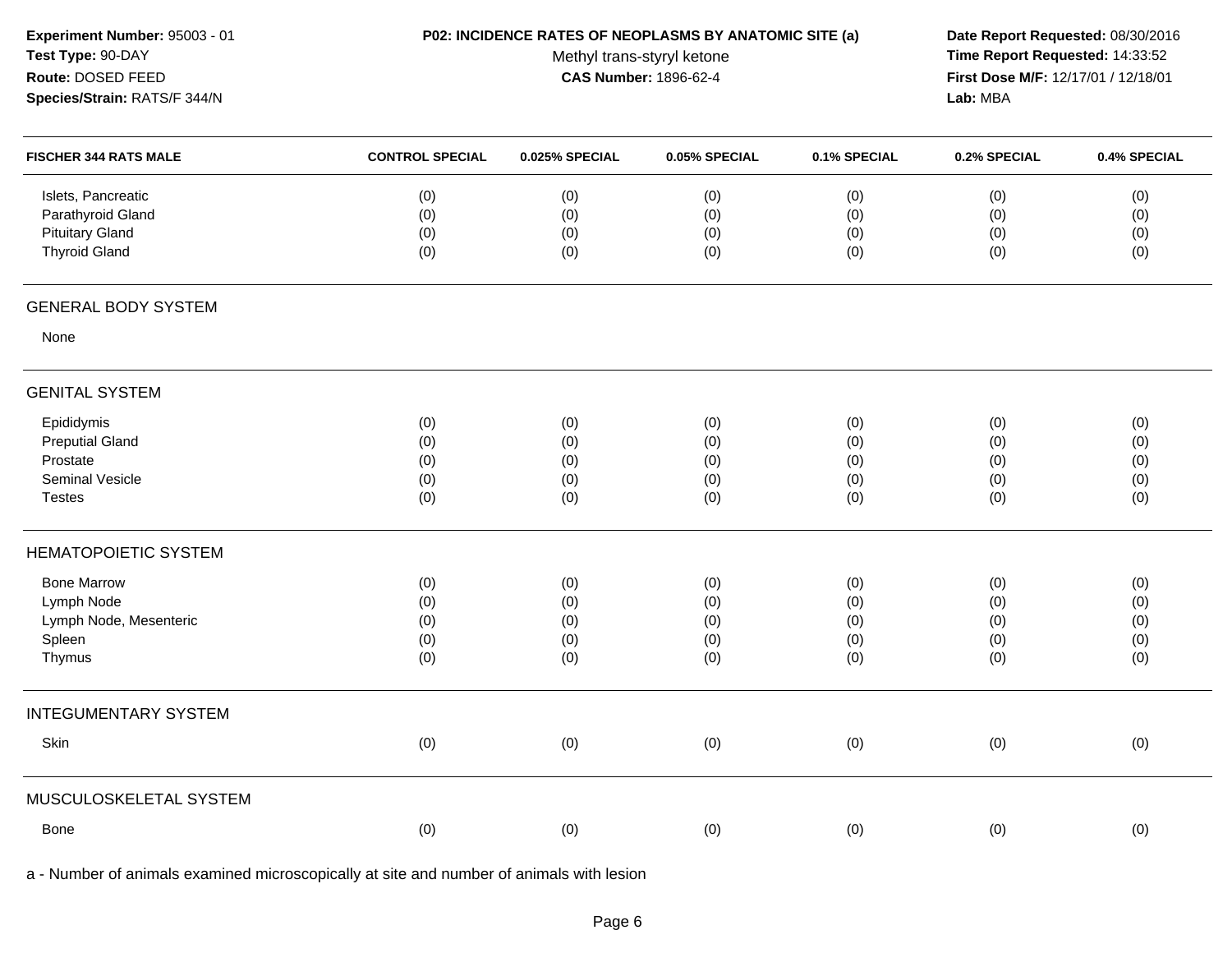| Experiment Number: 95003 - 01 |                        | P02: INCIDENCE RATES OF NEOPLASMS BY ANATOMIC SITE (a) |                              |              |                                     |              |  |
|-------------------------------|------------------------|--------------------------------------------------------|------------------------------|--------------|-------------------------------------|--------------|--|
| Test Type: 90-DAY             |                        | Methyl trans-styryl ketone                             |                              |              |                                     |              |  |
| Route: DOSED FEED             |                        |                                                        | <b>CAS Number: 1896-62-4</b> |              | First Dose M/F: 12/17/01 / 12/18/01 |              |  |
| Species/Strain: RATS/F 344/N  |                        |                                                        |                              |              | Lab: MBA                            |              |  |
| <b>FISCHER 344 RATS MALE</b>  | <b>CONTROL SPECIAL</b> | 0.025% SPECIAL                                         | 0.05% SPECIAL                | 0.1% SPECIAL | 0.2% SPECIAL                        | 0.4% SPECIAL |  |
| NERVOUS SYSTEM                |                        |                                                        |                              |              |                                     |              |  |
| <b>Brain</b>                  | (0)                    | (0)                                                    | (0)                          | (0)          | (0)                                 | (0)          |  |
| <b>RESPIRATORY SYSTEM</b>     |                        |                                                        |                              |              |                                     |              |  |
| Lung                          | (0)                    | (0)                                                    | (0)                          | (0)          | (0)                                 | (0)          |  |
| Nose                          | (0)                    | (0)                                                    | (0)                          | (0)          | (0)                                 | (0)          |  |
| Trachea                       | (0)                    | (0)                                                    | (0)                          | (0)          | (0)                                 | (0)          |  |
| SPECIAL SENSES SYSTEM         |                        |                                                        |                              |              |                                     |              |  |
| Eye                           | (0)                    | (0)                                                    | (0)                          | (0)          | (0)                                 | (0)          |  |
| Harderian Gland               | (0)                    | (0)                                                    | (0)                          | (0)          | (0)                                 | (0)          |  |
| <b>URINARY SYSTEM</b>         |                        |                                                        |                              |              |                                     |              |  |
| Kidney                        | (0)                    | (0)                                                    | (0)                          | (0)          | (0)                                 | (0)          |  |
| <b>Urinary Bladder</b>        | (0)                    | (0)                                                    | (0)                          | (0)          | (0)                                 | (0)          |  |
|                               |                        |                                                        |                              |              |                                     |              |  |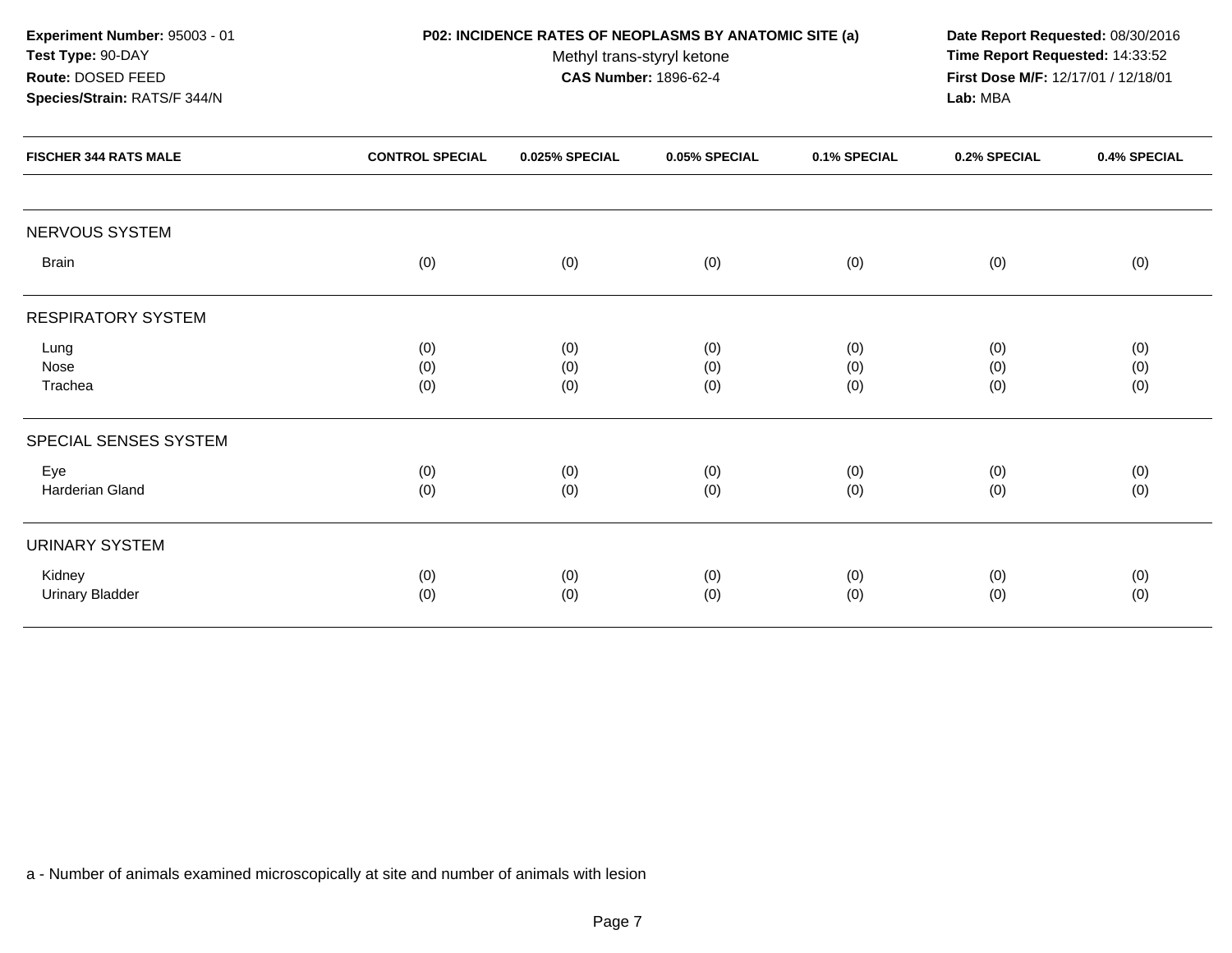| Experiment Number: 95003 - 01<br>Test Type: 90-DAY<br>Route: DOSED FEED<br>Species/Strain: RATS/F 344/N          |                        | P02: INCIDENCE RATES OF NEOPLASMS BY ANATOMIC SITE (a)<br>Methyl trans-styryl ketone<br><b>CAS Number: 1896-62-4</b> | Date Report Requested: 08/30/2016<br>Time Report Requested: 14:33:52<br>First Dose M/F: 12/17/01 / 12/18/01<br>Lab: MBA |      |      |      |
|------------------------------------------------------------------------------------------------------------------|------------------------|----------------------------------------------------------------------------------------------------------------------|-------------------------------------------------------------------------------------------------------------------------|------|------|------|
| <b>FISCHER 344 RATS MALE</b>                                                                                     | <b>VEHICLE CONTROL</b> | 0.025%                                                                                                               | 0.05%                                                                                                                   | 0.1% | 0.2% | 0.4% |
| <b>Tumor Summary for Males</b>                                                                                   |                        |                                                                                                                      |                                                                                                                         |      |      |      |
| <b>Total Animals with Primary Neoplasms (b)</b><br><b>Total Primary Neoplasms</b>                                |                        |                                                                                                                      |                                                                                                                         |      |      |      |
| <b>Total Animals with Benign Neoplasms</b><br><b>Total Benign Neoplasms</b>                                      |                        |                                                                                                                      |                                                                                                                         |      |      |      |
| <b>Total Animals with Malignant Neoplasms</b><br><b>Total Malignant Neoplasms</b>                                |                        |                                                                                                                      |                                                                                                                         |      |      |      |
| <b>Total Animals with Metastatic Neoplasms</b><br><b>Total Metastatic Neoplasms</b>                              |                        |                                                                                                                      |                                                                                                                         |      |      |      |
| <b>Total Animals with Malignant Neoplasms</b><br><b>Uncertain Primary Site</b>                                   |                        |                                                                                                                      |                                                                                                                         |      |      |      |
| <b>Total Animals with Neoplasms Uncertain-</b><br><b>Benign or Malignant</b><br><b>Total Uncertain Neoplasms</b> |                        |                                                                                                                      |                                                                                                                         |      |      |      |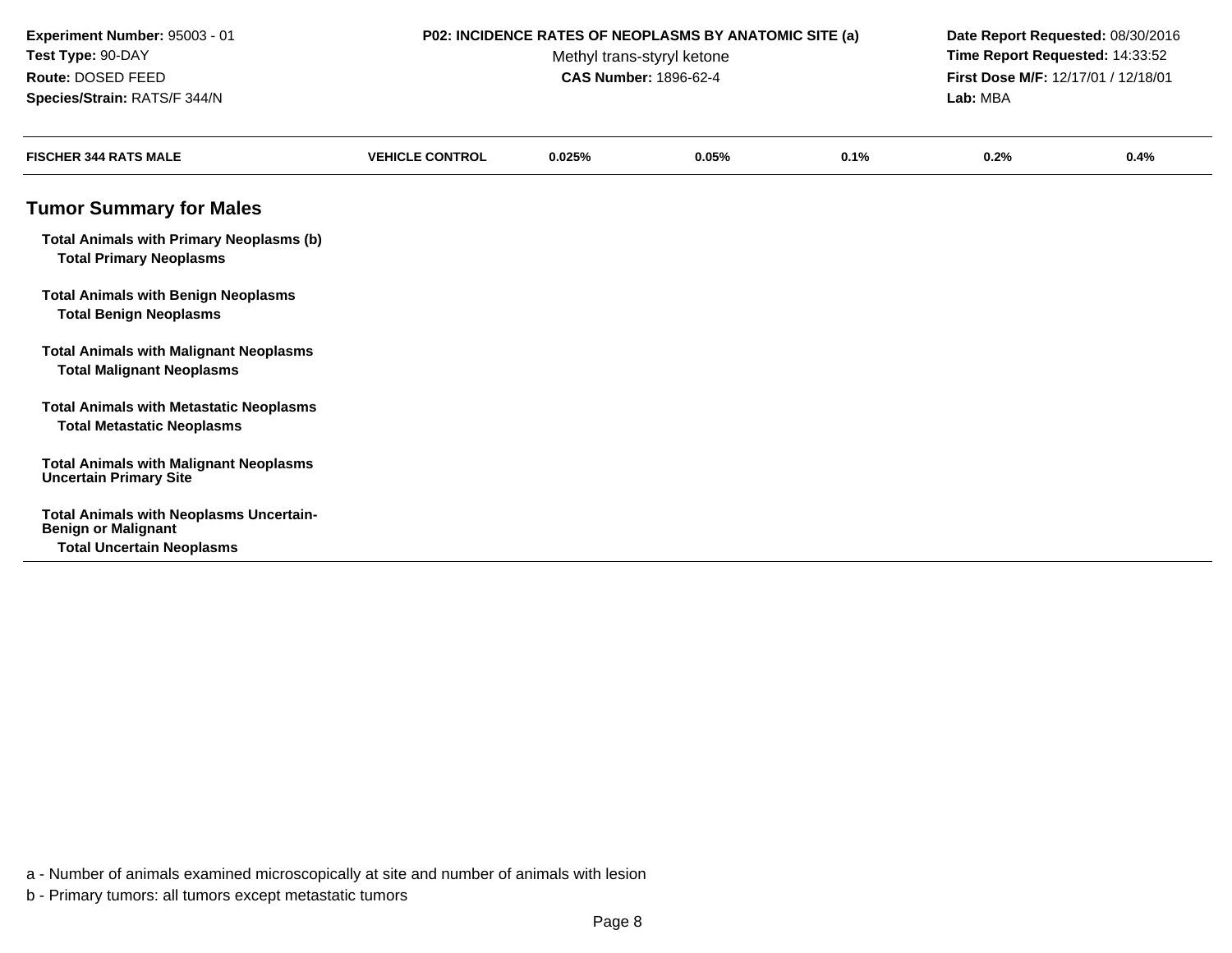| Experiment Number: 95003 - 01<br>Test Type: 90-DAY<br>Route: DOSED FEED<br>Species/Strain: RATS/F 344/N          | P02: INCIDENCE RATES OF NEOPLASMS BY ANATOMIC SITE (a) | Date Report Requested: 08/30/2016<br>Time Report Requested: 14:33:52<br>First Dose M/F: 12/17/01 / 12/18/01<br>Lab: MBA |               |              |              |              |
|------------------------------------------------------------------------------------------------------------------|--------------------------------------------------------|-------------------------------------------------------------------------------------------------------------------------|---------------|--------------|--------------|--------------|
| <b>FISCHER 344 RATS MALE</b>                                                                                     | <b>CONTROL SPECIAL</b>                                 | 0.025% SPECIAL                                                                                                          | 0.05% SPECIAL | 0.1% SPECIAL | 0.2% SPECIAL | 0.4% SPECIAL |
| <b>Tumor Summary for Males</b>                                                                                   |                                                        |                                                                                                                         |               |              |              |              |
| <b>Total Animals with Primary Neoplasms (b)</b><br><b>Total Primary Neoplasms</b>                                |                                                        |                                                                                                                         |               |              |              |              |
| <b>Total Animals with Benign Neoplasms</b><br><b>Total Benign Neoplasms</b>                                      |                                                        |                                                                                                                         |               |              |              |              |
| <b>Total Animals with Malignant Neoplasms</b><br><b>Total Malignant Neoplasms</b>                                |                                                        |                                                                                                                         |               |              |              |              |
| <b>Total Animals with Metastatic Neoplasms</b><br><b>Total Metastatic Neoplasms</b>                              |                                                        |                                                                                                                         |               |              |              |              |
| <b>Total Animals with Malignant Neoplasms</b><br><b>Uncertain Primary Site</b>                                   |                                                        |                                                                                                                         |               |              |              |              |
| <b>Total Animals with Neoplasms Uncertain-</b><br><b>Benign or Malignant</b><br><b>Total Uncertain Neoplasms</b> |                                                        |                                                                                                                         |               |              |              |              |

\*\*\* END OF MALE \*\*\*

a - Number of animals examined microscopically at site and number of animals with lesion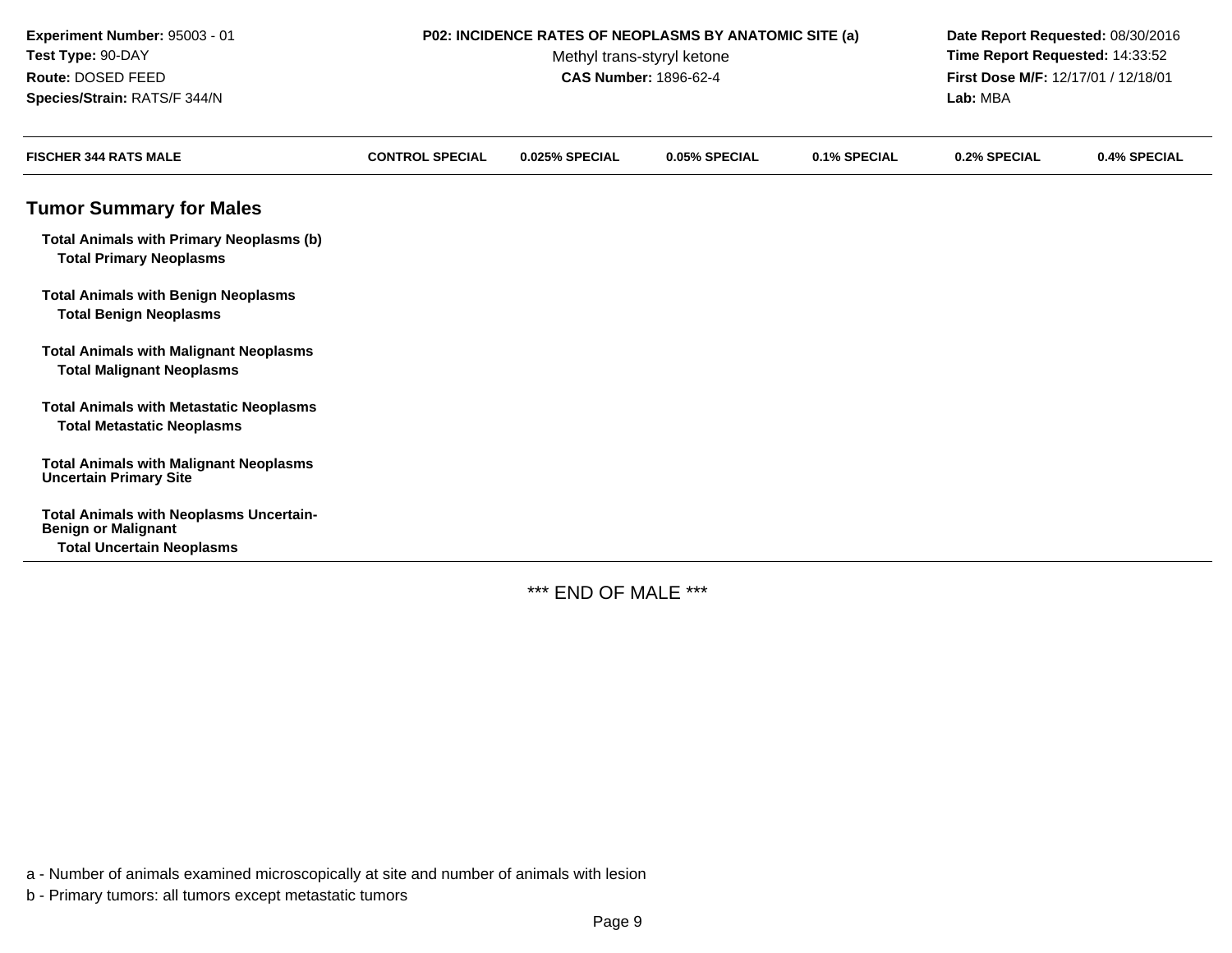### **P02: INCIDENCE RATES OF NEOPLASMS BY ANATOMIC SITE (a) Date Report Requested:** 08/30/2016

Methyl trans-styryl ketone<br>CAS Number: 1896-62-4

 **Time Report Requested:** 14:33:52 **First Dose M/F:** 12/17/01 / 12/18/01<br>Lab: MBA **Lab:** MBA

| <b>FISCHER 344 RATS FEMALE</b>          | <b>VEHICLE CONTROL</b> | 0.025% | 0.05% | 0.1% | 0.2% | 0.4% |
|-----------------------------------------|------------------------|--------|-------|------|------|------|
| <b>Disposition Summary</b>              |                        |        |       |      |      |      |
| <b>Animals Initially In Study</b>       | 10                     | 10     | 10    | 10   | 10   | 10   |
| <b>Scheduled Sacrifice</b>              |                        |        |       |      |      |      |
| <b>Early Deaths</b>                     |                        |        |       |      |      |      |
| <b>Accidentally Killed</b>              |                        |        |       |      |      |      |
| <b>Survivors</b>                        |                        |        |       |      |      |      |
| <b>Terminal Sacrifice</b>               | 10                     | 10     | 10    | 10   | 10   | 10   |
| <b>Animals Examined Microscopically</b> | 10                     | 10     | 10    | 10   | 10   | 10   |
| <b>ALIMENTARY SYSTEM</b>                |                        |        |       |      |      |      |
| Esophagus                               | (10)                   | (0)    | (0)   | (0)  | (0)  | (10) |
| Intestine Large, Cecum                  | (10)                   | (0)    | (0)   | (0)  | (0)  | (10) |
| Intestine Large, Colon                  | (10)                   | (0)    | (0)   | (0)  | (0)  | (10) |
| Intestine Large, Rectum                 | (10)                   | (0)    | (0)   | (0)  | (0)  | (10) |
| Intestine Small, Duodenum               | (10)                   | (0)    | (0)   | (0)  | (0)  | (10) |
| Intestine Small, Ileum                  | (10)                   | (0)    | (0)   | (0)  | (0)  | (10) |
| Intestine Small, Jejunum                | (10)                   | (0)    | (0)   | (0)  | (0)  | (10) |
| Liver                                   | (10)                   | (0)    | (0)   | (0)  | (1)  | (10) |
| Pancreas                                | (10)                   | (0)    | (0)   | (0)  | (0)  | (10) |
| Salivary Glands                         | (10)                   | (0)    | (0)   | (0)  | (0)  | (10) |
| Stomach, Forestomach                    | (10)                   | (0)    | (0)   | (0)  | (0)  | (10) |
| Stomach, Glandular                      | (10)                   | (10)   | (10)  | (10) | (10) | (10) |
| Tongue                                  | (10)                   | (0)    | (0)   | (0)  | (0)  | (10) |
| <b>CARDIOVASCULAR SYSTEM</b>            |                        |        |       |      |      |      |
| <b>Blood Vessel</b>                     | (10)                   | (0)    | (0)   | (0)  | (0)  | (10) |
| Heart                                   | (10)                   | (0)    | (0)   | (0)  | (0)  | (10) |
| <b>ENDOCRINE SYSTEM</b>                 |                        |        |       |      |      |      |
| <b>Adrenal Cortex</b>                   | (10)                   | (0)    | (0)   | (0)  | (0)  | (10) |
| Adrenal Medulla                         | (10)                   | (0)    | (0)   | (0)  | (0)  | (9)  |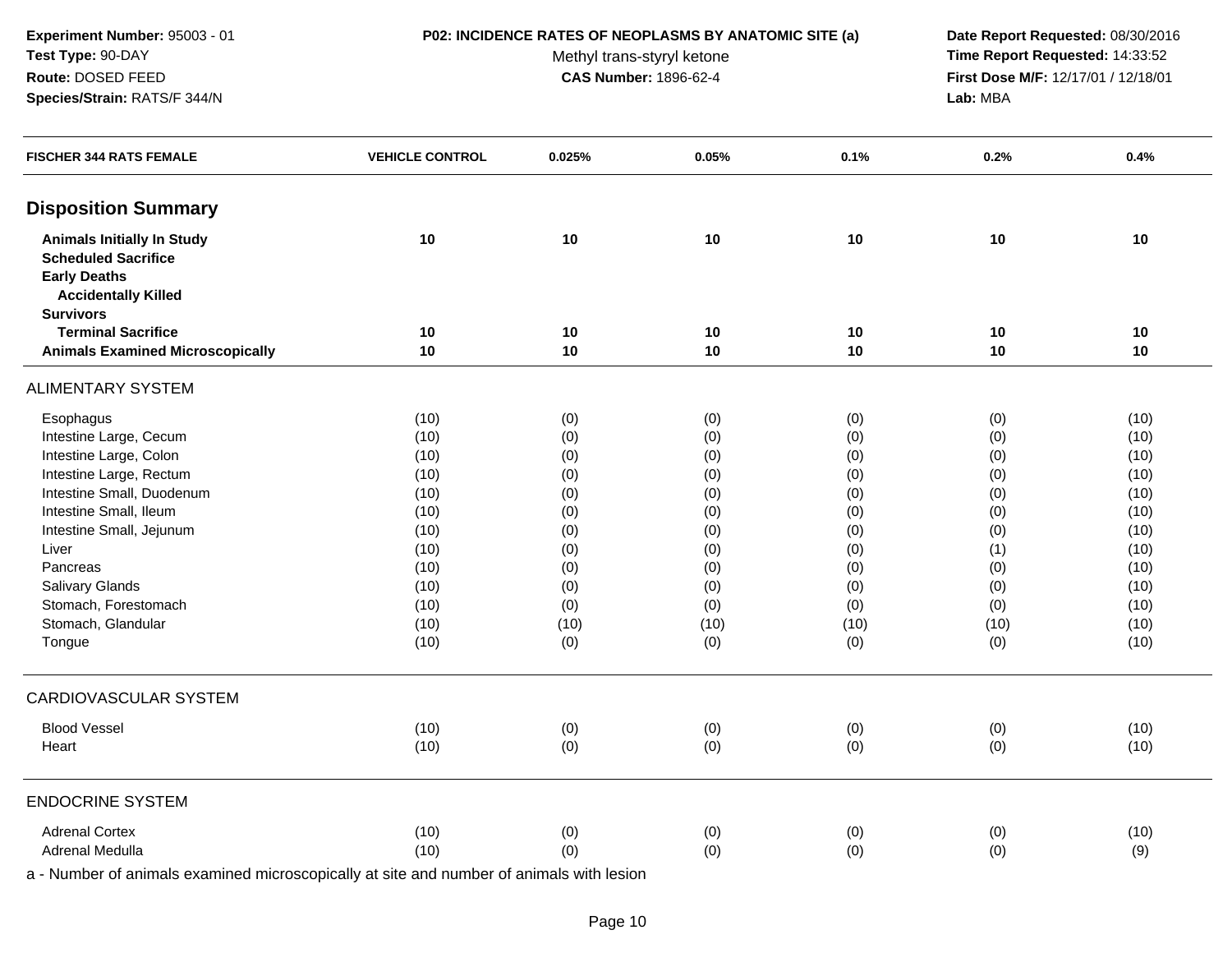### **P02: INCIDENCE RATES OF NEOPLASMS BY ANATOMIC SITE (a) Date Report Requested:** 08/30/2016

Methyl trans-styryl ketone<br>CAS Number: 1896-62-4

 **Time Report Requested:** 14:33:52 **First Dose M/F:** 12/17/01 / 12/18/01<br>Lab: MBA **Lab:** MBA

| <b>FISCHER 344 RATS FEMALE</b>                                                                           | <b>VEHICLE CONTROL</b>                     | 0.025%                                 | 0.05%                                  | 0.1%                                   | 0.2%                                   | 0.4%                                       |
|----------------------------------------------------------------------------------------------------------|--------------------------------------------|----------------------------------------|----------------------------------------|----------------------------------------|----------------------------------------|--------------------------------------------|
| Islets, Pancreatic<br>Parathyroid Gland<br><b>Pituitary Gland</b><br><b>Thyroid Gland</b>                | (10)<br>(8)<br>(10)<br>(10)                | (0)<br>(0)<br>(0)<br>(0)               | (0)<br>(0)<br>(0)<br>(0)               | (0)<br>(0)<br>(0)<br>(0)               | (0)<br>(0)<br>(0)<br>(0)               | (10)<br>(4)<br>(10)<br>(10)                |
| <b>GENERAL BODY SYSTEM</b>                                                                               |                                            |                                        |                                        |                                        |                                        |                                            |
| <b>Tissue NOS</b>                                                                                        | (0)                                        | (0)                                    | (0)                                    | (0)                                    | (0)                                    | (1)                                        |
| <b>GENITAL SYSTEM</b>                                                                                    |                                            |                                        |                                        |                                        |                                        |                                            |
| <b>Clitoral Gland</b><br>Ovary<br>Uterus                                                                 | (10)<br>(10)<br>(10)                       | (0)<br>(1)<br>(0)                      | (0)<br>(2)<br>(0)                      | (0)<br>(1)<br>(0)                      | (0)<br>(2)<br>(0)                      | (10)<br>(10)<br>(10)                       |
| <b>HEMATOPOIETIC SYSTEM</b>                                                                              |                                            |                                        |                                        |                                        |                                        |                                            |
| <b>Bone Marrow</b><br>Lymph Node<br>Lymph Node, Mandibular<br>Lymph Node, Mesenteric<br>Spleen<br>Thymus | (10)<br>(1)<br>(2)<br>(10)<br>(10)<br>(10) | (0)<br>(2)<br>(0)<br>(0)<br>(0)<br>(0) | (0)<br>(2)<br>(0)<br>(0)<br>(0)<br>(0) | (0)<br>(2)<br>(0)<br>(0)<br>(0)<br>(0) | (0)<br>(3)<br>(0)<br>(0)<br>(0)<br>(0) | (10)<br>(2)<br>(0)<br>(10)<br>(10)<br>(10) |
| <b>INTEGUMENTARY SYSTEM</b>                                                                              |                                            |                                        |                                        |                                        |                                        |                                            |
| Mammary Gland<br>Skin                                                                                    | (10)<br>(10)                               | (0)<br>(0)                             | (0)<br>(0)                             | (0)<br>(0)                             | (0)<br>(0)                             | (10)<br>(10)                               |
| MUSCULOSKELETAL SYSTEM                                                                                   |                                            |                                        |                                        |                                        |                                        |                                            |
| Bone                                                                                                     | (10)                                       | (0)                                    | (0)                                    | (0)                                    | (0)                                    | (10)                                       |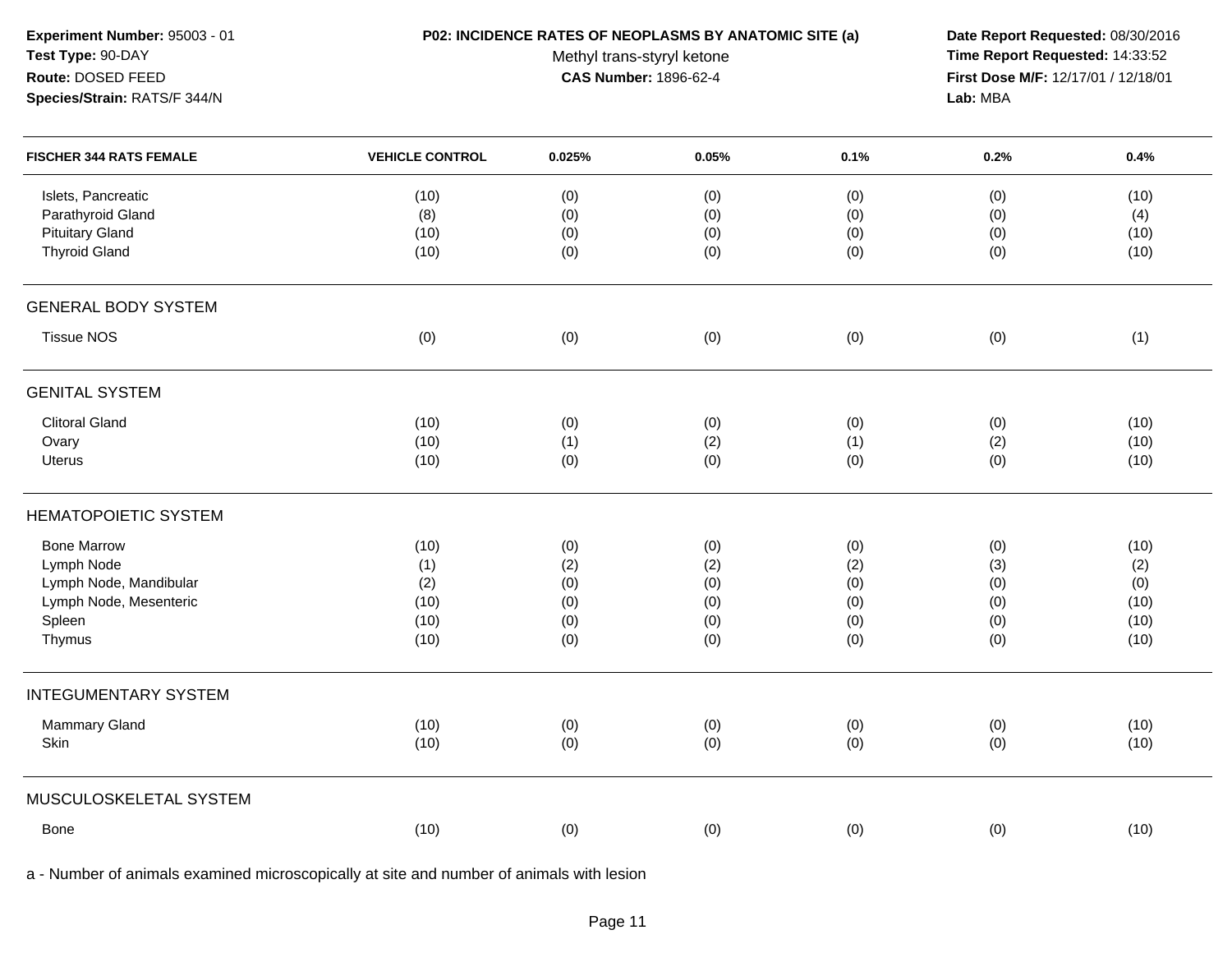| Experiment Number: 95003 - 01<br>Test Type: 90-DAY                                  |                        | P02: INCIDENCE RATES OF NEOPLASMS BY ANATOMIC SITE (a)<br>Methyl trans-styryl ketone<br><b>CAS Number: 1896-62-4</b> | Date Report Requested: 08/30/2016<br>Time Report Requested: 14:33:52 |             |             |              |
|-------------------------------------------------------------------------------------|------------------------|----------------------------------------------------------------------------------------------------------------------|----------------------------------------------------------------------|-------------|-------------|--------------|
| Route: DOSED FEED<br>Species/Strain: RATS/F 344/N<br><b>FISCHER 344 RATS FEMALE</b> |                        | First Dose M/F: 12/17/01 / 12/18/01<br>Lab: MBA                                                                      |                                                                      |             |             |              |
|                                                                                     | <b>VEHICLE CONTROL</b> | 0.025%                                                                                                               | 0.05%                                                                | 0.1%        | 0.2%        | 0.4%         |
| NERVOUS SYSTEM                                                                      |                        |                                                                                                                      |                                                                      |             |             |              |
| <b>Brain</b>                                                                        | (10)                   | (0)                                                                                                                  | (0)                                                                  | (0)         | (0)         | (10)         |
| <b>RESPIRATORY SYSTEM</b>                                                           |                        |                                                                                                                      |                                                                      |             |             |              |
| Lung<br>Nose                                                                        | (10)<br>(10)           | (0)<br>(10)                                                                                                          | (0)<br>(10)                                                          | (0)<br>(10) | (0)<br>(10) | (10)<br>(10) |
| Trachea                                                                             | (10)                   | (0)                                                                                                                  | (0)                                                                  | (0)         | (0)         | (10)         |
| SPECIAL SENSES SYSTEM                                                               |                        |                                                                                                                      |                                                                      |             |             |              |
| Eye                                                                                 | (10)                   | (0)                                                                                                                  | (0)                                                                  | (0)         | (0)         | (10)         |
| Harderian Gland                                                                     | (10)                   | (0)                                                                                                                  | (0)                                                                  | (0)         | (0)         | (10)         |
| <b>URINARY SYSTEM</b>                                                               |                        |                                                                                                                      |                                                                      |             |             |              |
| Kidney                                                                              | (10)                   | (10)                                                                                                                 | (10)                                                                 | (10)        | (10)        | (10)         |
| <b>Urinary Bladder</b>                                                              | (10)                   | (0)                                                                                                                  | (0)                                                                  | (0)         | (0)         | (10)         |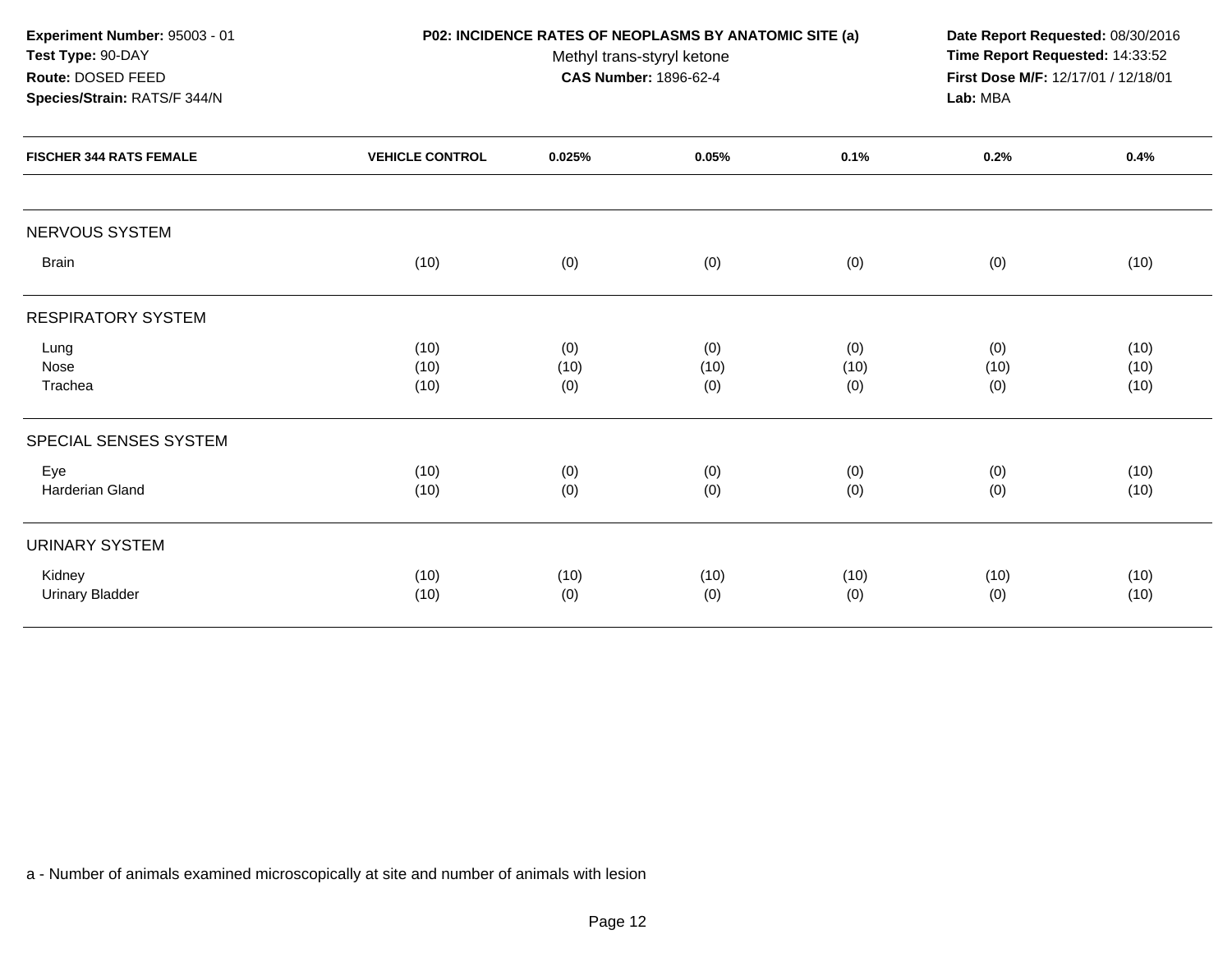### **P02: INCIDENCE RATES OF NEOPLASMS BY ANATOMIC SITE (a) Date Report Requested:** 08/30/2016

Methyl trans-styryl ketone<br>CAS Number: 1896-62-4

 **Time Report Requested:** 14:33:52 **First Dose M/F:** 12/17/01 / 12/18/01<br>Lab: MBA **Lab:** MBA

| <b>FISCHER 344 RATS FEMALE</b>                    | <b>CONTROL SPECIAL</b> | 0.025% SPECIAL | 0.05% SPECIAL | 0.1% SPECIAL | 0.2% SPECIAL | 0.4% SPECIAL     |
|---------------------------------------------------|------------------------|----------------|---------------|--------------|--------------|------------------|
| <b>Disposition Summary</b>                        |                        |                |               |              |              |                  |
| <b>Animals Initially In Study</b>                 | 10                     | 10             | 10            | 10           | 10           | 10               |
| <b>Scheduled Sacrifice</b>                        | 10                     | 10             | 10            | 10           | 10           | $\boldsymbol{9}$ |
| <b>Early Deaths</b><br><b>Accidentally Killed</b> |                        |                |               |              |              | $\mathbf{1}$     |
| <b>Survivors</b>                                  |                        |                |               |              |              |                  |
| <b>Terminal Sacrifice</b>                         |                        |                |               |              |              |                  |
| <b>Animals Examined Microscopically</b>           |                        |                |               |              |              |                  |
| <b>ALIMENTARY SYSTEM</b>                          |                        |                |               |              |              |                  |
| Esophagus                                         | (0)                    | (0)            | (0)           | (0)          | (0)          | (0)              |
| Intestine Large, Cecum                            | (0)                    | (0)            | (0)           | (0)          | (0)          | (0)              |
| Intestine Large, Colon                            | (0)                    | (0)            | (0)           | (0)          | (0)          | (0)              |
| Intestine Large, Rectum                           | (0)                    | (0)            | (0)           | (0)          | (0)          | (0)              |
| Intestine Small, Duodenum                         | (0)                    | (0)            | (0)           | (0)          | (0)          | (0)              |
| Intestine Small, Ileum                            | (0)                    | (0)            | (0)           | (0)          | (0)          | (0)              |
| Intestine Small, Jejunum                          | (0)                    | (0)            | (0)           | (0)          | (0)          | (0)              |
| Liver                                             | (0)                    | (0)            | (0)           | (0)          | (0)          | (0)              |
| Pancreas                                          | (0)                    | (0)            | (0)           | (0)          | (0)          | (0)              |
| Salivary Glands                                   | (0)                    | (0)            | (0)           | (0)          | (0)          | (0)              |
| Stomach, Forestomach                              | (0)                    | (0)            | (0)           | (0)          | (0)          | (0)              |
| Stomach, Glandular                                | (0)                    | (0)            | (0)           | (0)          | (0)          | (0)              |
| Tongue                                            | (0)                    | (0)            | (0)           | (0)          | (0)          | (0)              |
| CARDIOVASCULAR SYSTEM                             |                        |                |               |              |              |                  |
| <b>Blood Vessel</b>                               | (0)                    | (0)            | (0)           | (0)          | (0)          | (0)              |
| Heart                                             | (0)                    | (0)            | (0)           | (0)          | (0)          | (0)              |
| <b>ENDOCRINE SYSTEM</b>                           |                        |                |               |              |              |                  |
| <b>Adrenal Cortex</b>                             | (0)                    | (0)            | (0)           | (0)          | (0)          | (0)              |
| Adrenal Medulla                                   | (0)                    | (0)            | (0)           | (0)          | (0)          | (0)              |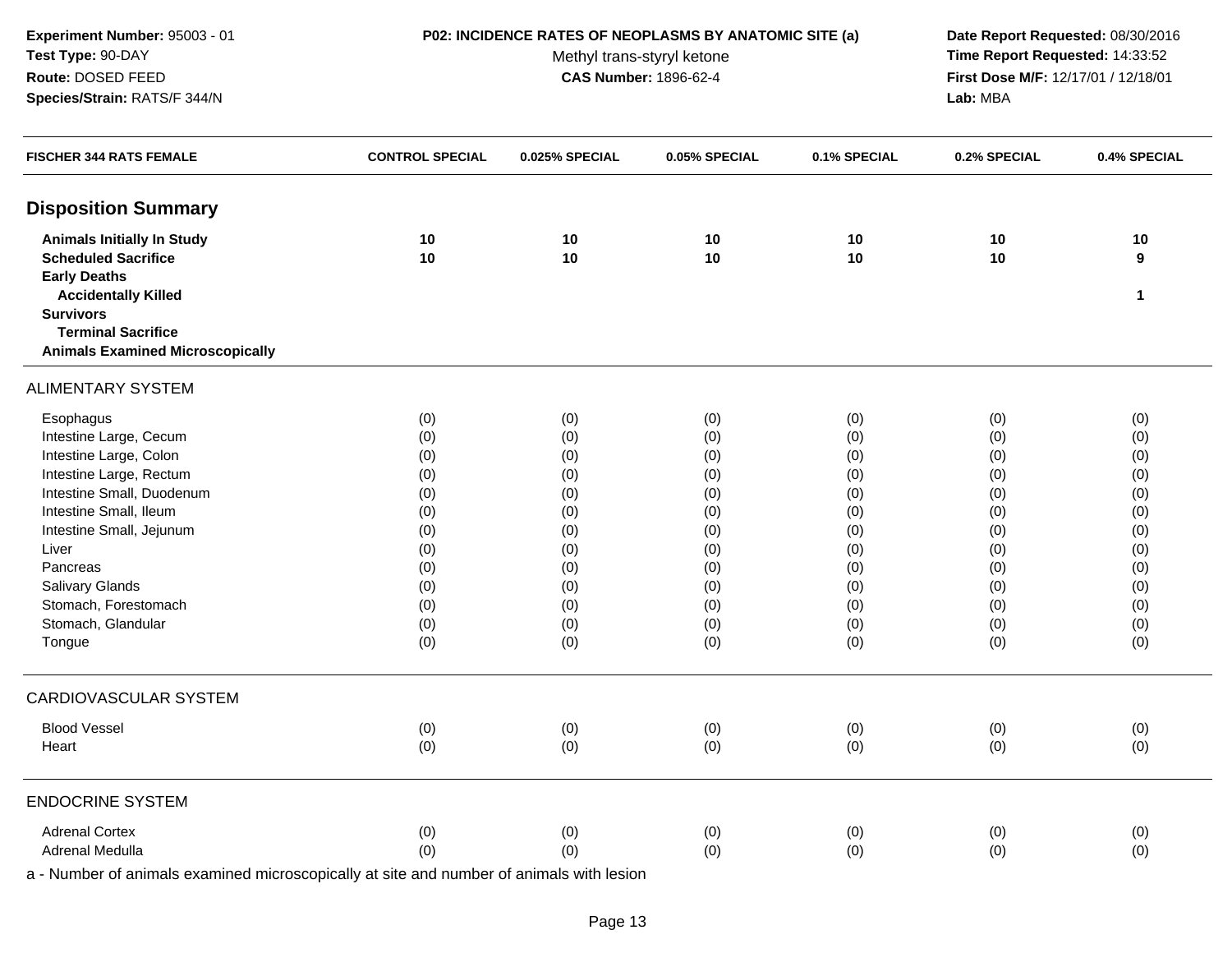### **P02: INCIDENCE RATES OF NEOPLASMS BY ANATOMIC SITE (a) Date Report Requested:** 08/30/2016

Methyl trans-styryl ketone<br>CAS Number: 1896-62-4

 **Time Report Requested:** 14:33:52 **First Dose M/F:** 12/17/01 / 12/18/01<br>Lab: MBA **Lab:** MBA

| <b>FISCHER 344 RATS FEMALE</b>                                    | <b>CONTROL SPECIAL</b> | 0.025% SPECIAL    | 0.05% SPECIAL     | 0.1% SPECIAL      | 0.2% SPECIAL      | 0.4% SPECIAL      |
|-------------------------------------------------------------------|------------------------|-------------------|-------------------|-------------------|-------------------|-------------------|
| Islets, Pancreatic<br>Parathyroid Gland<br><b>Pituitary Gland</b> | (0)<br>(0)<br>(0)      | (0)<br>(0)<br>(0) | (0)<br>(0)<br>(0) | (0)<br>(0)<br>(0) | (0)<br>(0)<br>(0) | (0)<br>(0)<br>(0) |
| <b>Thyroid Gland</b>                                              | (0)                    | (0)               | (0)               | (0)               | (0)               | (0)               |
| <b>GENERAL BODY SYSTEM</b>                                        |                        |                   |                   |                   |                   |                   |
| <b>Tissue NOS</b>                                                 | (0)                    | (0)               | (0)               | (0)               | (0)               | (0)               |
| <b>GENITAL SYSTEM</b>                                             |                        |                   |                   |                   |                   |                   |
| <b>Clitoral Gland</b>                                             | (0)                    | (0)               | (0)               | (0)               | (0)               | (0)               |
| Ovary                                                             | (0)                    | (0)               | (0)               | (0)               | (0)               | (0)               |
| Uterus                                                            | (0)                    | (0)               | (0)               | (0)               | (0)               | (0)               |
| <b>HEMATOPOIETIC SYSTEM</b>                                       |                        |                   |                   |                   |                   |                   |
| <b>Bone Marrow</b>                                                | (0)                    | (0)               | (0)               | (0)               | (0)               | (0)               |
| Lymph Node                                                        | (0)                    | (0)               | (0)               | (0)               | (0)               | (0)               |
| Lymph Node, Mandibular                                            | (0)                    | (0)               | (0)               | (0)               | (0)               | (0)               |
| Lymph Node, Mesenteric                                            | (0)                    | (0)               | (0)               | (0)               | (0)               | (0)               |
| Spleen                                                            | (0)                    | (0)               | (0)               | (0)               | (0)               | (0)               |
| Thymus                                                            | (0)                    | (0)               | (0)               | (0)               | (0)               | (0)               |
| <b>INTEGUMENTARY SYSTEM</b>                                       |                        |                   |                   |                   |                   |                   |
| Mammary Gland                                                     | (0)                    | (0)               | (0)               | (0)               | (0)               | (0)               |
| Skin                                                              | (0)                    | (0)               | (0)               | (0)               | (0)               | (0)               |
| MUSCULOSKELETAL SYSTEM                                            |                        |                   |                   |                   |                   |                   |
| Bone                                                              | (0)                    | (0)               | (0)               | (0)               | (0)               | (0)               |
|                                                                   |                        |                   |                   |                   |                   |                   |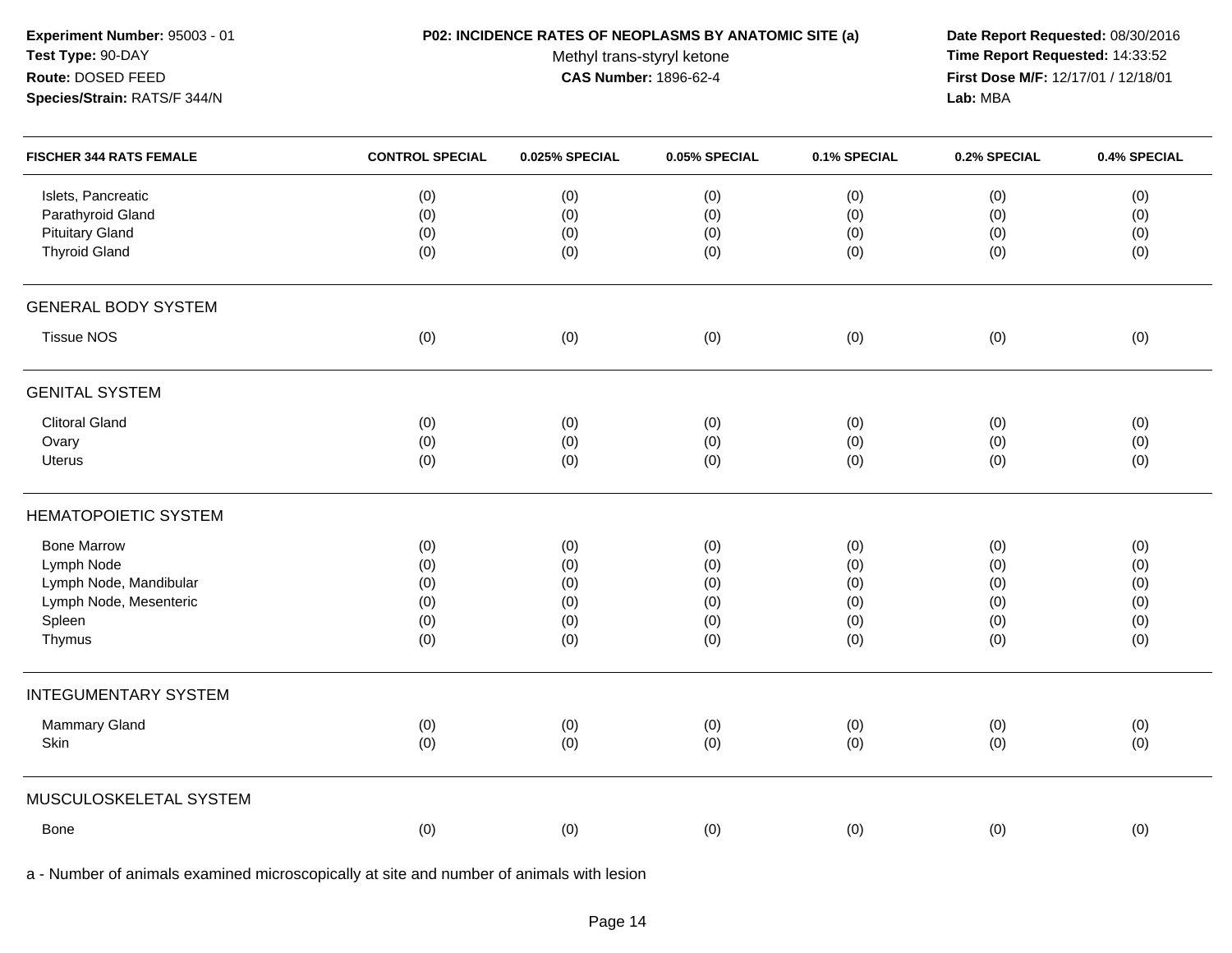| Experiment Number: 95003 - 01                                  | P02: INCIDENCE RATES OF NEOPLASMS BY ANATOMIC SITE (a) | Date Report Requested: 08/30/2016                          |               |              |              |              |
|----------------------------------------------------------------|--------------------------------------------------------|------------------------------------------------------------|---------------|--------------|--------------|--------------|
| Test Type: 90-DAY                                              |                                                        | Time Report Requested: 14:33:52                            |               |              |              |              |
| Route: DOSED FEED                                              |                                                        | Methyl trans-styryl ketone<br><b>CAS Number: 1896-62-4</b> |               |              |              |              |
| Species/Strain: RATS/F 344/N<br><b>FISCHER 344 RATS FEMALE</b> |                                                        | Lab: MBA                                                   |               |              |              |              |
|                                                                | <b>CONTROL SPECIAL</b>                                 | 0.025% SPECIAL                                             | 0.05% SPECIAL | 0.1% SPECIAL | 0.2% SPECIAL | 0.4% SPECIAL |
| NERVOUS SYSTEM                                                 |                                                        |                                                            |               |              |              |              |
| <b>Brain</b>                                                   | (0)                                                    | (0)                                                        | (0)           | (0)          | (0)          | (0)          |
| <b>RESPIRATORY SYSTEM</b>                                      |                                                        |                                                            |               |              |              |              |
| Lung                                                           | (0)                                                    | (0)                                                        | (0)           | (0)          | (0)          | (0)          |
| Nose                                                           | (0)                                                    | (0)                                                        | (0)           | (0)          | (0)          | (0)          |
| Trachea                                                        | (0)                                                    | (0)                                                        | (0)           | (0)          | (0)          | (0)          |
| SPECIAL SENSES SYSTEM                                          |                                                        |                                                            |               |              |              |              |
| Eye                                                            | (0)                                                    | (0)                                                        | (0)           | (0)          | (0)          | (0)          |
| Harderian Gland                                                | (0)                                                    | (0)                                                        | (0)           | (0)          | (0)          | (0)          |
| <b>URINARY SYSTEM</b>                                          |                                                        |                                                            |               |              |              |              |
| Kidney                                                         | (0)                                                    | (0)                                                        | (0)           | (0)          | (0)          | (0)          |
| <b>Urinary Bladder</b>                                         | (0)                                                    | (0)                                                        | (0)           | (0)          | (0)          | (0)          |
|                                                                |                                                        |                                                            |               |              |              |              |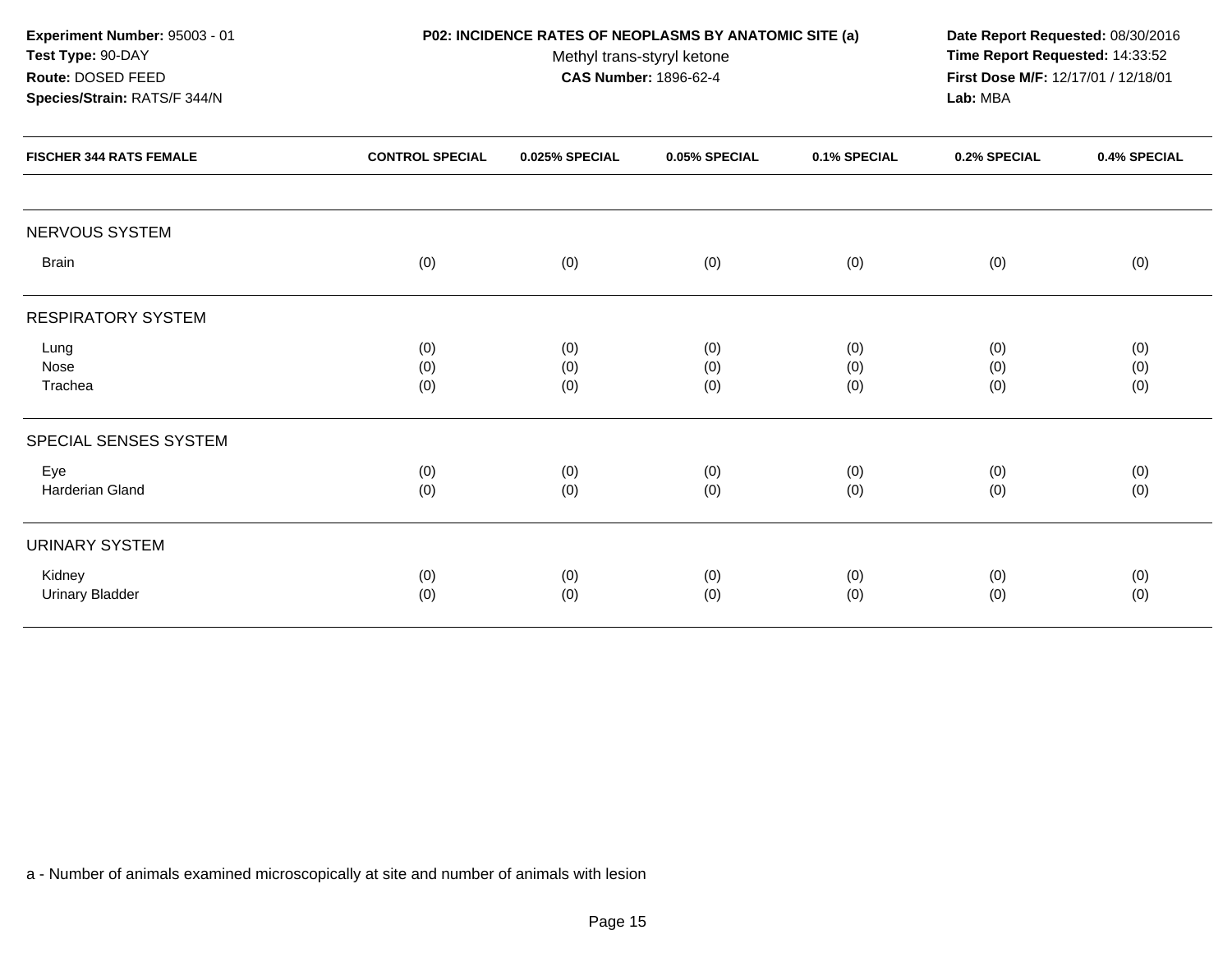### **P02: INCIDENCE RATES OF NEOPLASMS BY ANATOMIC SITE (a) Date Report Requested:** 08/30/2016

Methyl trans-styryl ketone<br>CAS Number: 1896-62-4

 **Time Report Requested:** 14:33:52 **First Dose M/F:** 12/17/01 / 12/18/01<br>Lab: MBA **Lab:** MBA

| <b>FISCHER 344 RATS FEMALE</b>                                                      | <b>VEHICLE CONTROL</b> | 0.025% | 0.05% | 0.1% | 0.2% | 0.4% |
|-------------------------------------------------------------------------------------|------------------------|--------|-------|------|------|------|
| <b>Tumor Summary for Females</b>                                                    |                        |        |       |      |      |      |
| <b>Total Animals with Primary Neoplasms (b)</b><br><b>Total Primary Neoplasms</b>   |                        |        |       |      |      |      |
| <b>Total Animals with Benign Neoplasms</b><br><b>Total Benign Neoplasms</b>         |                        |        |       |      |      |      |
| <b>Total Animals with Malignant Neoplasms</b><br><b>Total Malignant Neoplasms</b>   |                        |        |       |      |      |      |
| <b>Total Animals with Metastatic Neoplasms</b><br><b>Total Metastatic Neoplasms</b> |                        |        |       |      |      |      |
| <b>Total Animals with Malignant Neoplasms</b><br><b>Uncertain Primary Site</b>      |                        |        |       |      |      |      |
| <b>Total Animals with Neoplasms Uncertain-</b><br><b>Benign or Malignant</b>        |                        |        |       |      |      |      |
| <b>Total Uncertain Neoplasms</b>                                                    |                        |        |       |      |      |      |

a - Number of animals examined microscopically at site and number of animals with lesion